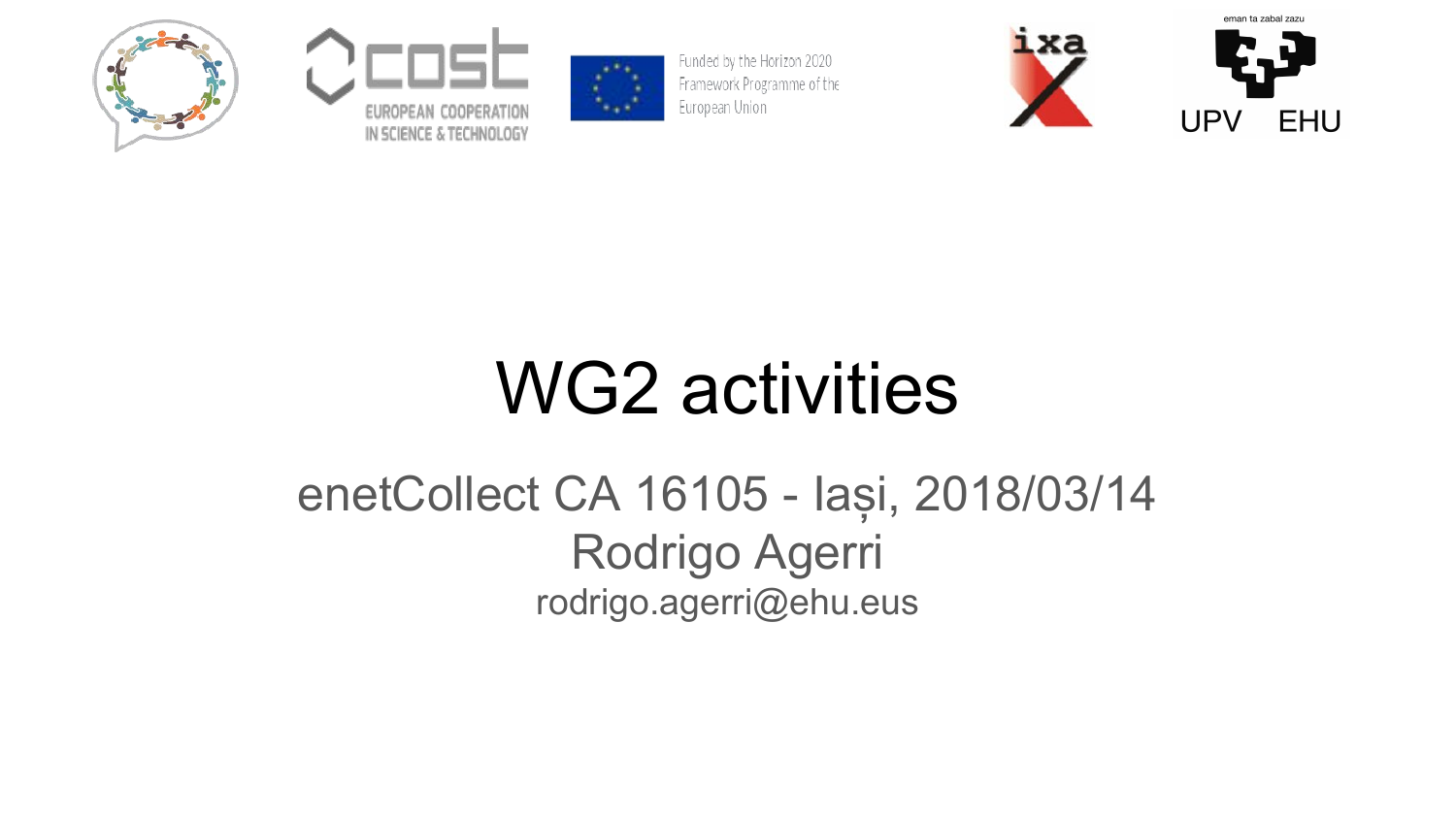# WG1-WG2 Main Objectives

- Developing or adapting implicit crowdsourcing approaches for producing language learning materials and language-related data.
	- Overview of existing materials, workflows and existing implicit crowdsourcing approaches
	- Generate exercise content from language resources (lexica)
	- Crowdsource manual validation of automatically generated content via cross-referencing.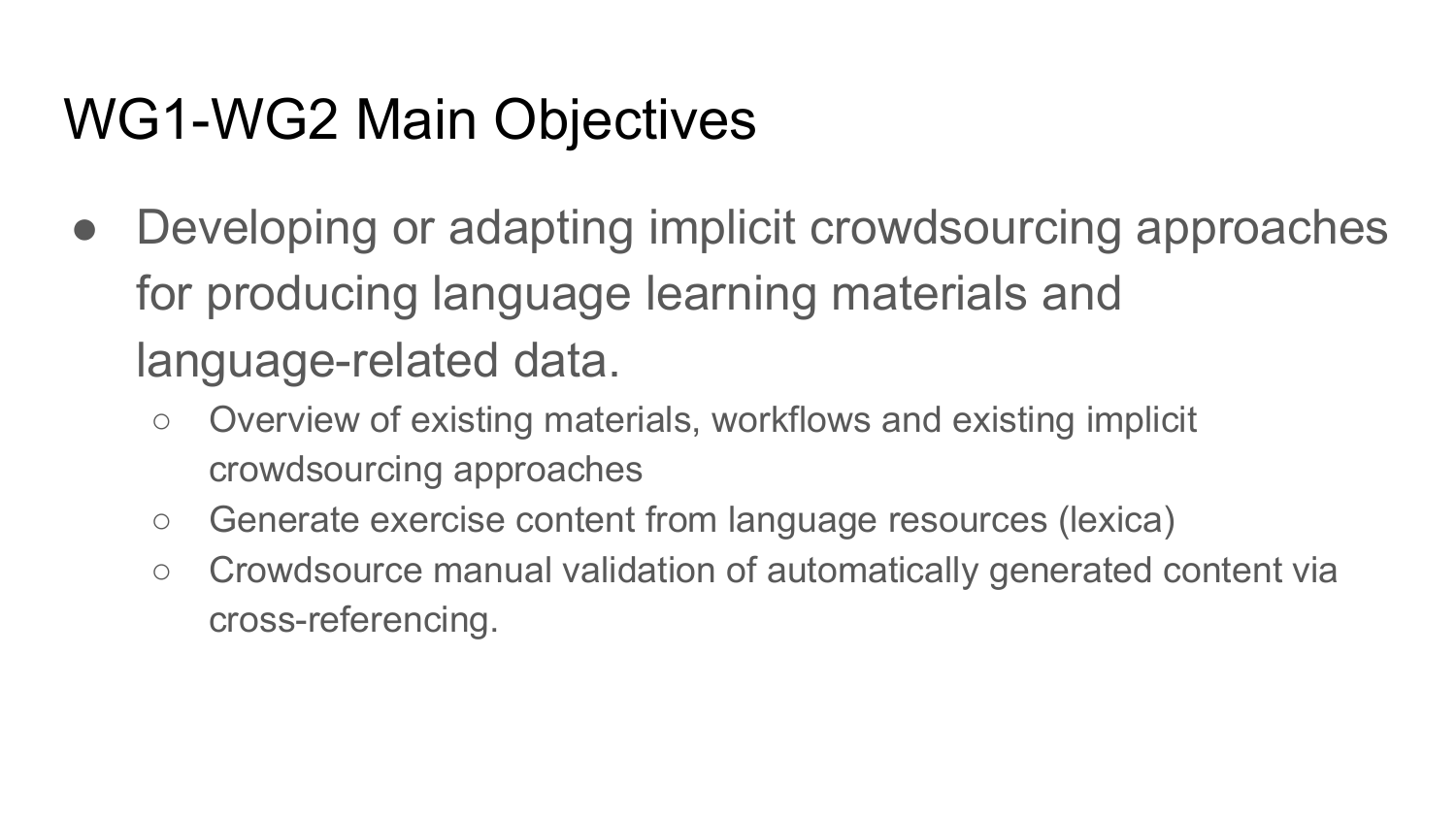# Beyond SOA

- Theoretical framework combining crowdsourcing and language learning
- In language learning there is a continuous renewal of users
- Generating exercise content from the results of the crowdsourced data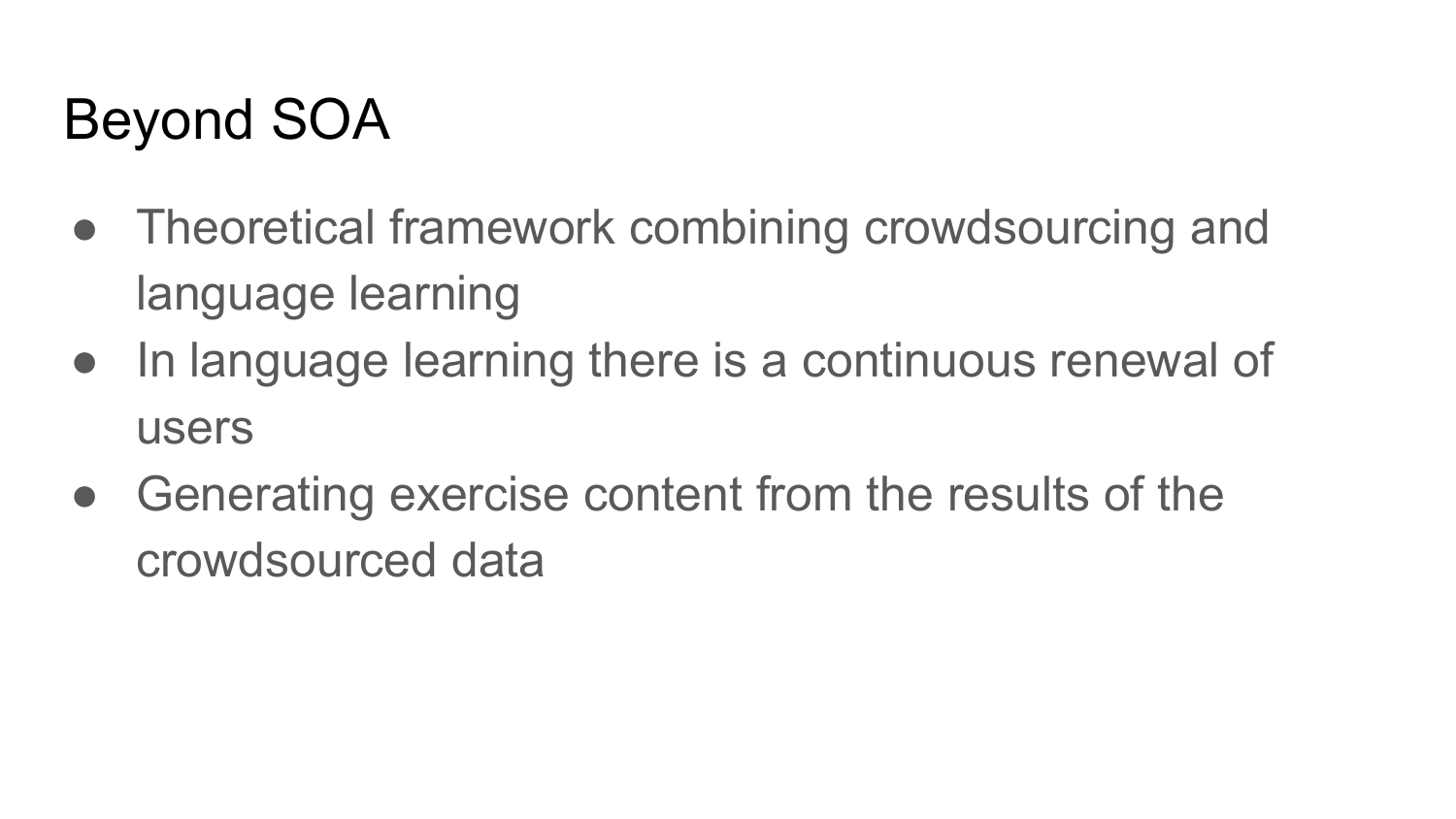# Tasks for year 1 (now!)

- Information about crowdsourcing approaches scattered
- Across disciplines, across languages
- WG1 strategy: STSMs for extensive work
- WG3 strategy: responsible per country in WG2

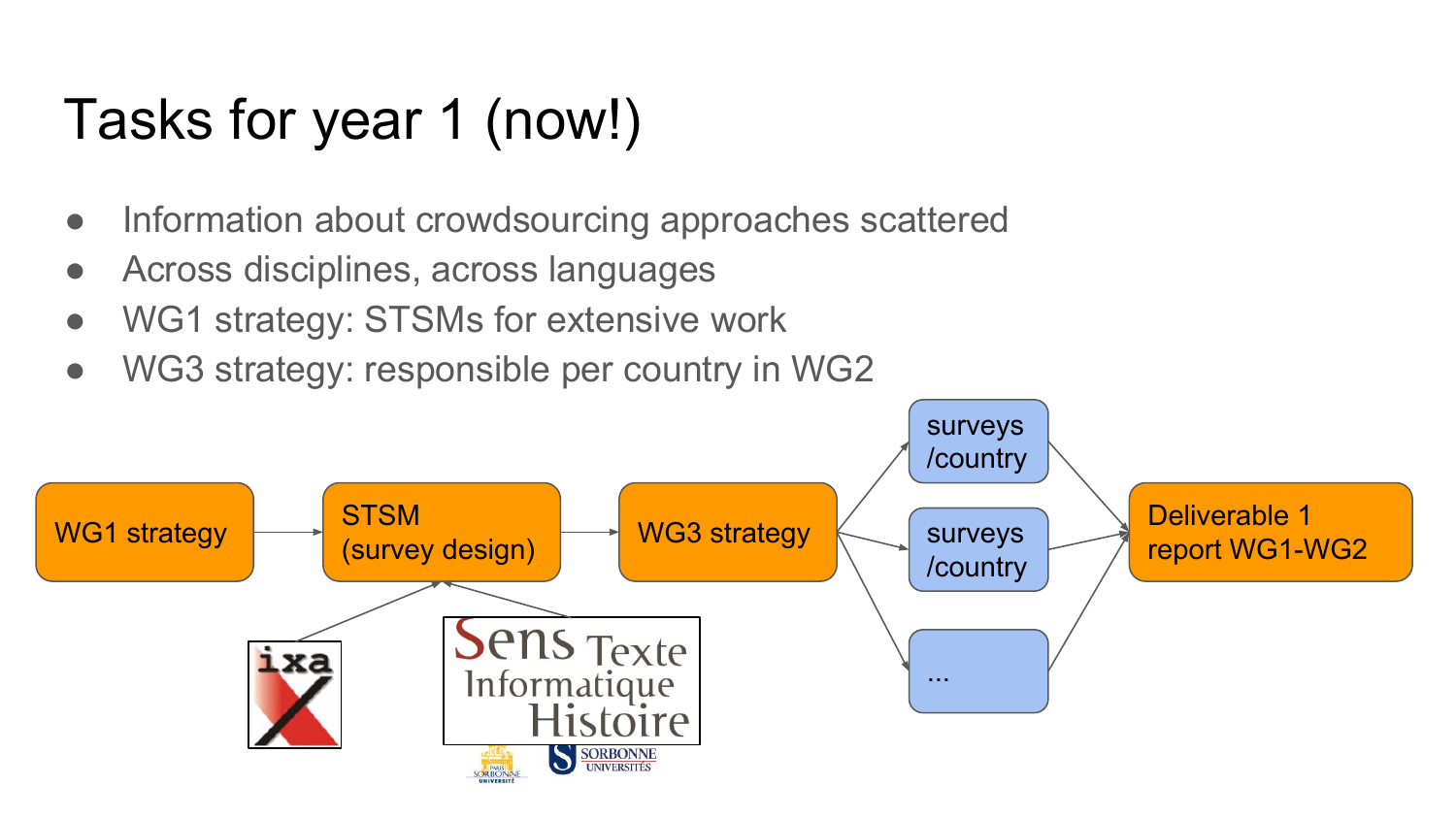# STSM: Survey Design





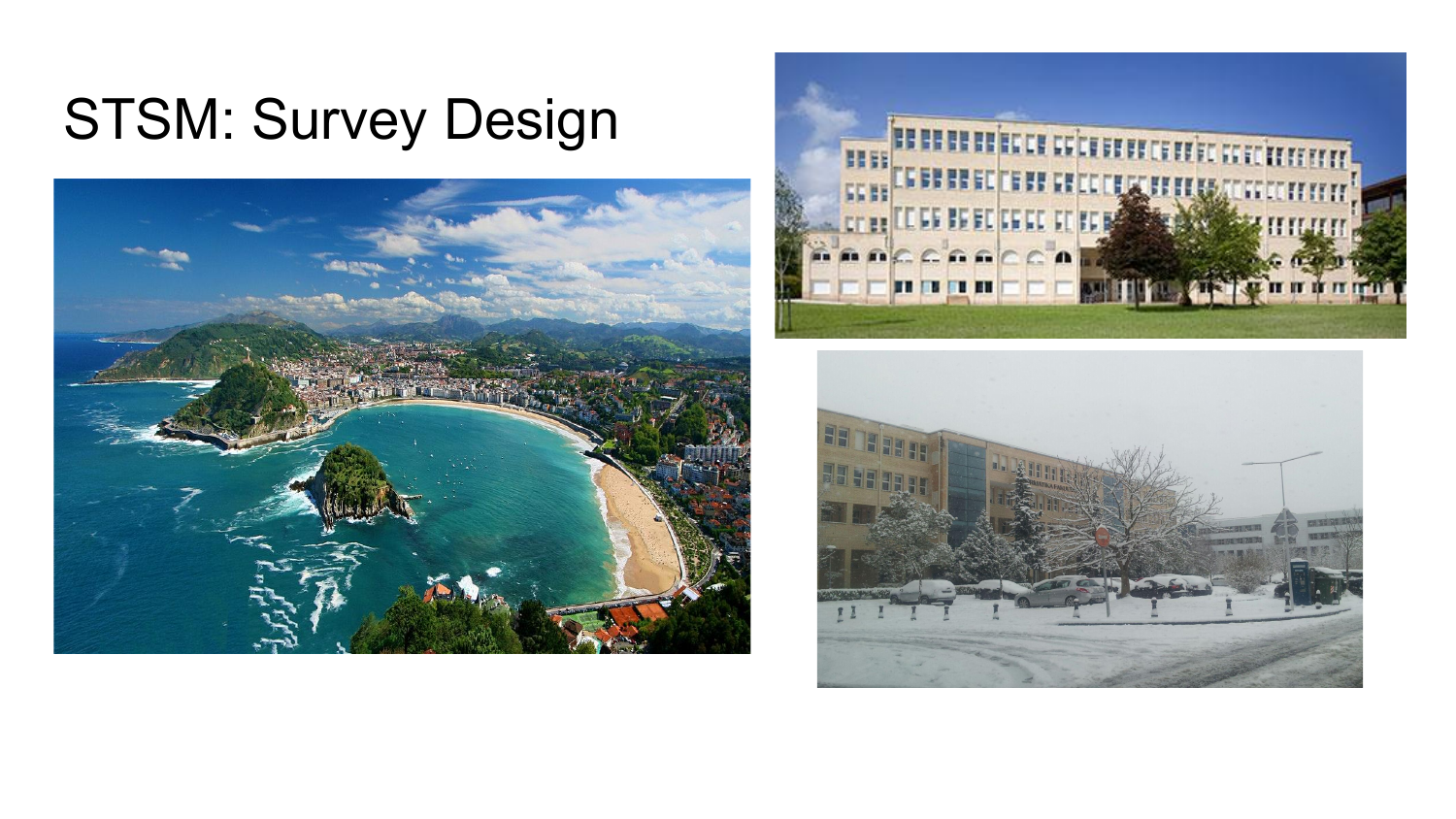### Results

<https://framaforms.org/enetcollect-survey-for-crowdsourcing-practices-1518450949>

- 1. General Information
- 2. Objective and task: motivation, complexity
- 3. Participants: recruiting, motivation
- 4. Platform: specific, general, adaptability
- 5. Evaluation: Data evaluation
- 6. Ethics: Privacy, Accuracy, Property and Accessibility (Mason 1986)
- 7. Comments